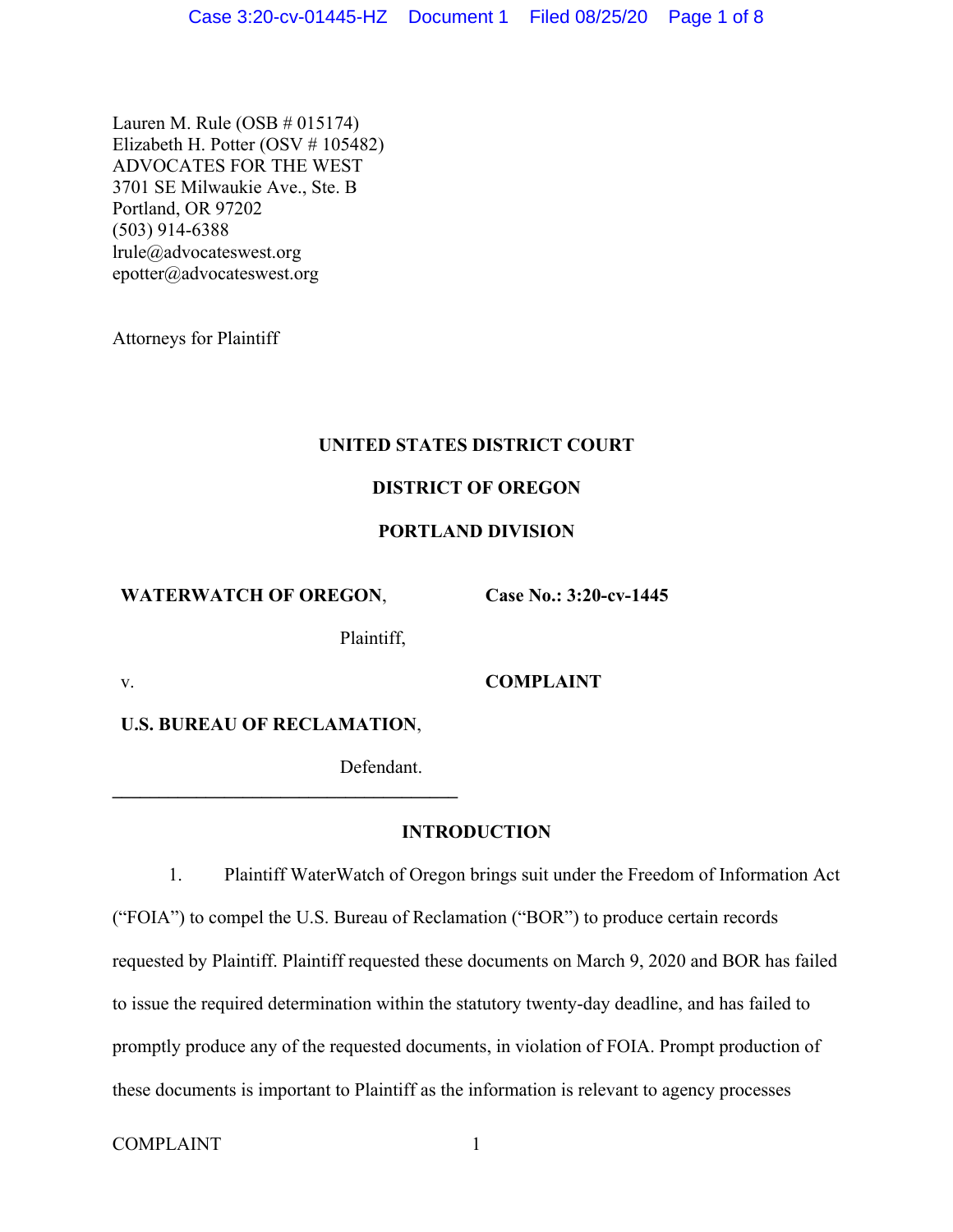#### Case 3:20-cv-01445-HZ Document 1 Filed 08/25/20 Page 2 of 8

currently occurring that will be concluded by the end of the year. Failure to obtain the documents in the very near future will impair Plaintiff's ability to participate meaningfully in these processes and thereby impair its mission to protect Oregon rivers and the species that depend on those rivers.

2. Plaintiff seeks a declaratory judgment that BOR's delays in issuing a determination on Plaintiff's FOIA request and releasing any documents in response to Plaintiff's request violate FOIA, and an order requiring BOR to promptly produce non-exempt records responsive to Plaintiff's request.

### **JURISDICTION AND VENUE**

3. Jurisdiction is proper in this Court under 28 U.S.C. § 1331 because this action arises under the laws of the United States, including FOIA, 5 U.S.C. § 552, and the Declaratory Judgment Act, 28 U.S.C. § 2201 *et seq.* In addition, FOIA itself provides a basis for jurisdiction. 5 U.S.C. § 552(a)(4)(B).

4. Venue is proper in this Court under 5 U.S.C.  $\S$  552(a)(4)(B) because Plaintiff WaterWatch of Oregon has its principal place of business in the District of Oregon. Venue is proper in the Portland Division because WaterWatch's headquarters is located in Portland.

5. The federal government waived sovereign immunity in this action pursuant to 5 U.S.C.  $\S$  552(a)(4)(B).

6. Because BOR has failed to make a timely "determination" as to Plaintiff's FOIA request, Plaintiff is deemed to have exhausted administrative remedies with respect to that request.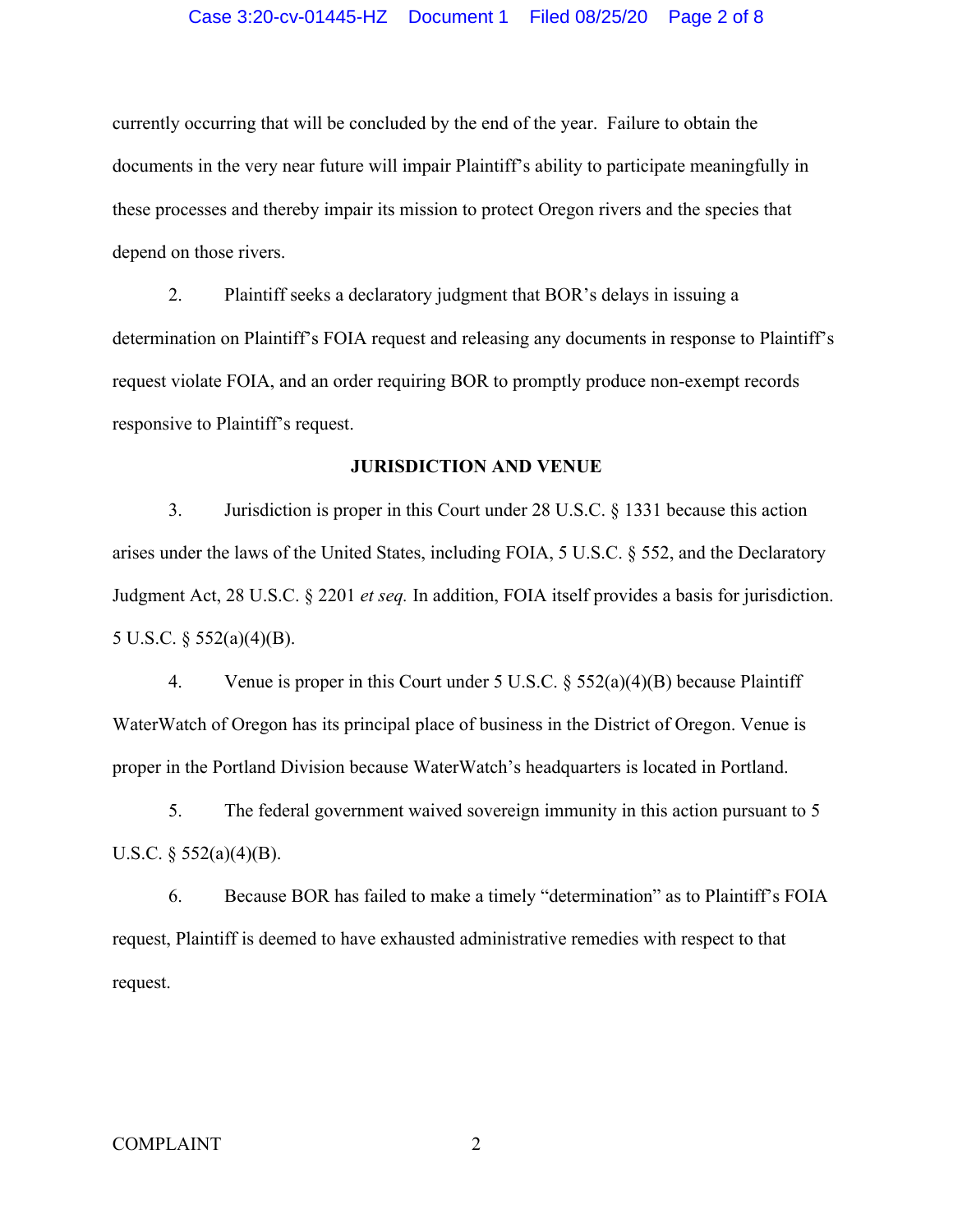#### **PARTIES**

7. Plaintiff WaterWatch of Oregon is a non-profit conservation organization dedicated since 1985 to the protection and restoration of adequate and unimpaired flows in Oregon's rivers and streams in order to sustain native fish, wildlife, and aquatic ecosystems as well as the people and communities who depend on healthy rivers. WaterWatch is incorporated and has its headquarters in Portland, Oregon. WaterWatch has worked for decades in central Oregon to restore salmon, steelhead and bull trout, and stream flows within the region. Much of this work has included restoration of stream flows and protection of habitat for fish and wildlife in the Deschutes River and its tributaries. WaterWatch has been a member of various working groups in the Deschutes Basin for the last decade, attempting to restore flows adequate for fish and wildlife, including in the Crooked River. In fact, WaterWatch was one of the stakeholders that negotiated the Crooked River Water Security and Jobs Act of 2014. WaterWatch has members in Oregon, including in the Deschutes River watershed, who participate in recreational and commercial activities that depend upon healthy rivers and the habitat they support.

8. WaterWatch often uses public record requests to gather information to inform itself, its members, its allies, and the public about agency activities and how those activities affect threatened and endangered fish species. WaterWatch educates the general public about rivers and other waterways in Oregon, and about decisions made by governmental and private entities that affect those waters. WaterWatch is effective at increasing public awareness of issues related to Oregon waters and fish and wildlife that depend on those waters through public education and outreach activities, participation in agency proceedings, litigation, and dissemination of materials through its website and other social media outlets. WaterWatch uses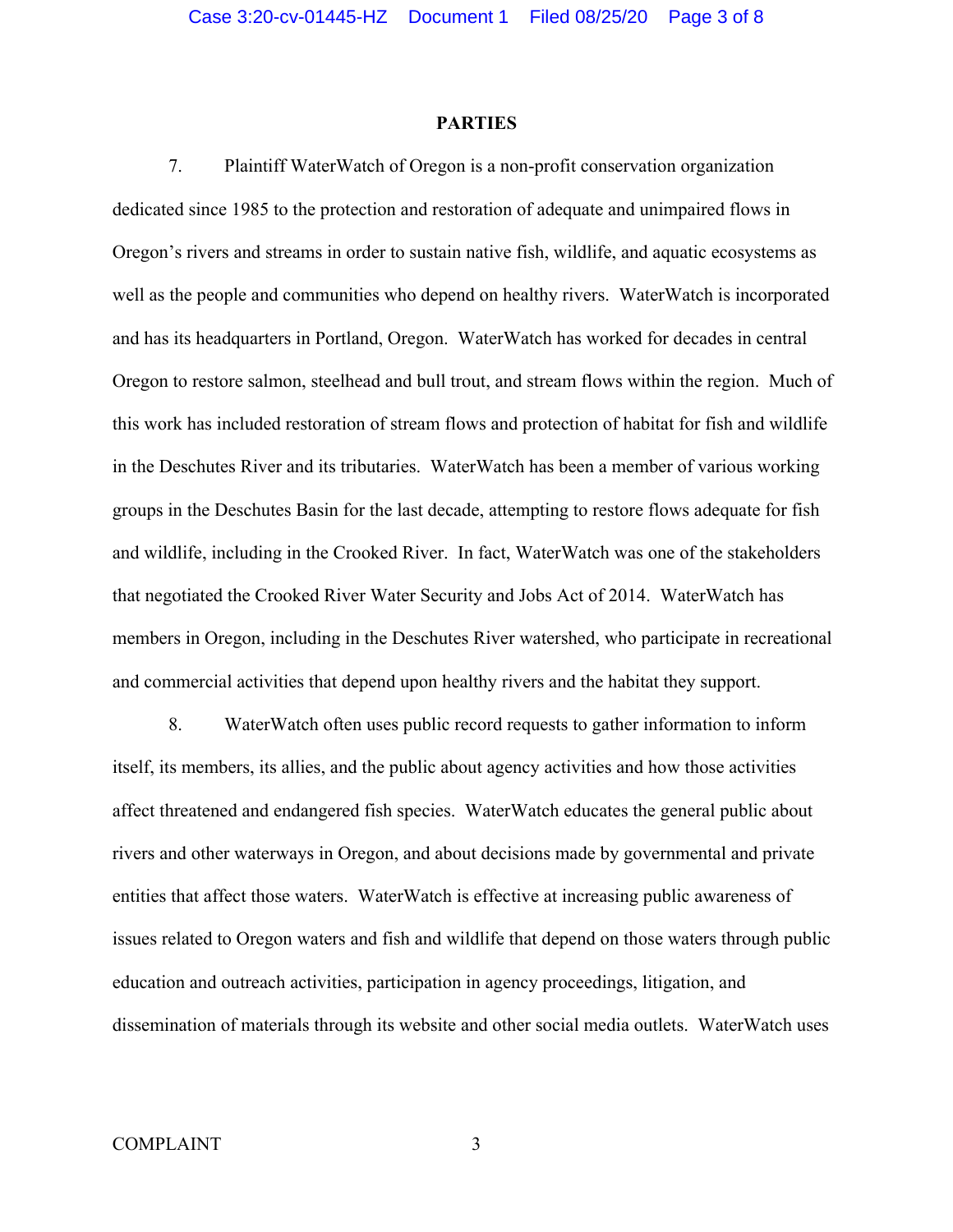information obtained through FOIA requests for all of these purposes. WaterWatch also shares information it has gathered with its allies, furthering dissemination of this information.

9. Defendant U.S Bureau of Reclamation ("BOR") is a federal agency within the U.S. Department of Interior. BOR as an "agency" within the meaning of 5 U.S.C. § 551 and is subject to FOIA.

## **LEGAL BACKGROUND**

10. The goal of FOIA is to ensure that the federal government provides "efficient, *prompt*, and full disclosure of information" to members of the public upon request. *Maydak v. U.S. Dep't of Justice*, 218 F.3d 760, 764 (D.C. Cir. 2000) (citation omitted).

11. FOIA requires an agency to make a "determination" as to a request within 20 working days. 5 U.S.C.  $\S 552(a)(6)(A)$ . An agency makes a "determination" as to a request by "determin[ing] and communicat[ing] the scope of the documents it intends to produce and withhold, and the reasons for withholding any documents." *Citizens for Responsibility and Ethics in Washington v. Fed. Election Com'n ("CREW")*, 711 F.3d 180, 186–88 (D.C. Cir. 2013). A "determination" must "inform the requester that it can appeal whatever portion of the 'determination' is adverse." *Id.* at 188; *see also* 5 U.S.C. § 552(a)(6)(A)(i)(III). An agency does *not* make a "determination" when it "decide<sup>[5]</sup> to later decide"—that is, when it "express[es] a future intention to produce non-exempt documents and claim exemptions." *CREW*, 711 F.3d at 185–86. A failure to make a timely determination violates FOIA. *Hajro v. U.S. Citizenship & Immigration Servs.*, 811 F.3d 1086, 1106–07 (9th Cir. 2016).

12. An agency must make records "promptly available" after receiving a FOIA request. 5 U.S.C.  $\S 552(a)(3)(A)$ . To make records "promptly available," an agency should release records "within days or a few weeks" of the "determination" deadline, "not months or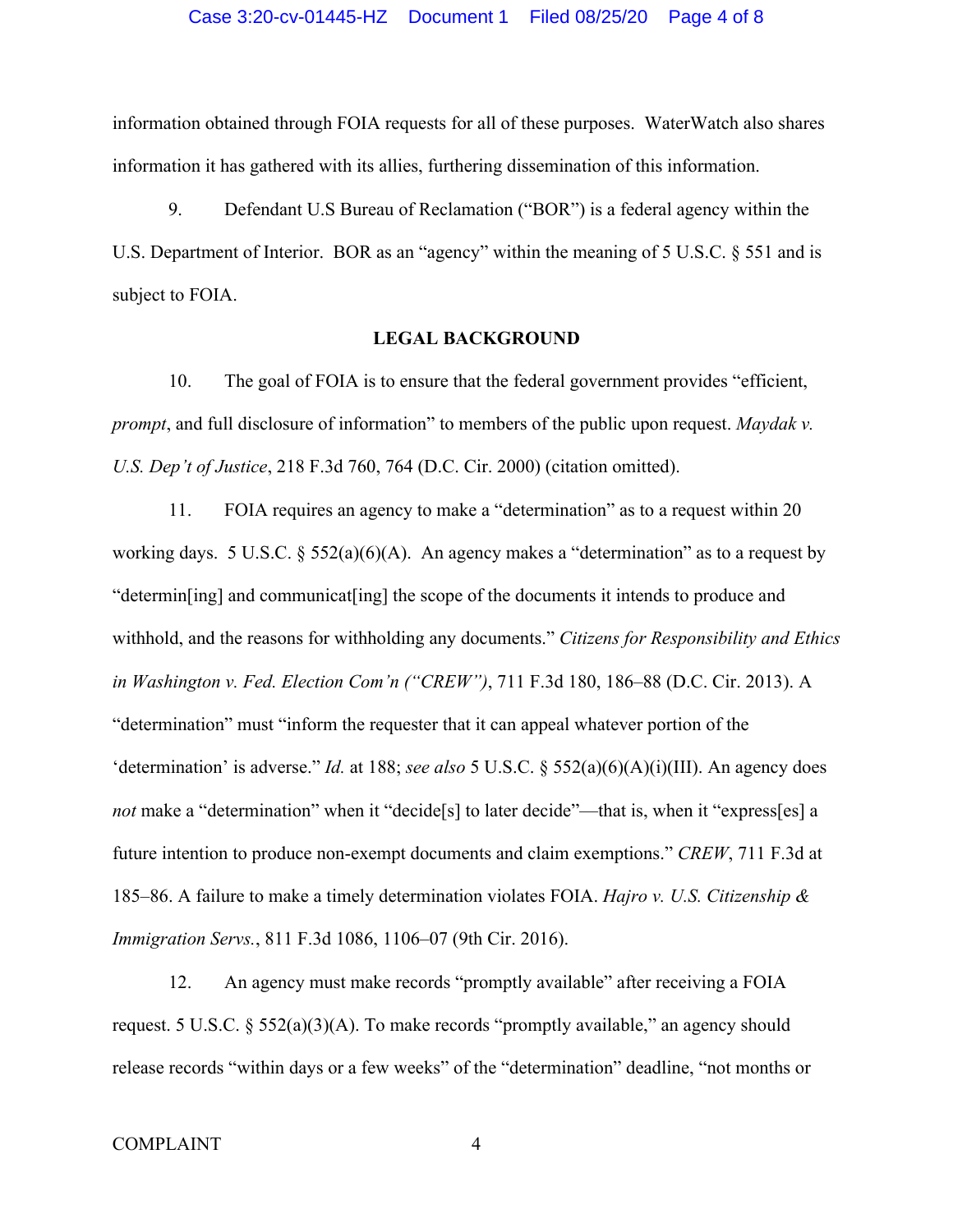years." *CREW*, 711 F.3d at 188. A failure to make records "promptly available" violates FOIA. *Long v. I.R.S.*, 693 F.2d 907, 910 (9th Cir. 1982).

#### **STATEMENT OF FACTS**

13. On March 9, 2020, Plaintiff sent a FOIA request to BOR seeking records related to BOR's management of stored water in Bowman Reservoir and water releases from Bowman Dam. The records sought will shine a light on BOR's compliance with the Crooked River Collaborative Water Security Act of 2014 and how its management of Bowman Dam is affecting downstream fish species, such as Chinook salmon, steelhead, and bull trout. This information is relevant not just for assessing BOR's operations of Bowman Dam but also for the larger Habitat Conservation Plan ("HCP") process currently underway for the entire Deschutes Basin, which is scheduled to be completed by the end of this year. Plaintiff has spent many hours and resources participating in the Deschutes HCP process, and therefore has a significant interest in obtaining the requested documents very soon to help assess the sufficiency of the HCP, as well as BOR's compliance with the Crooked River Act.

14. On April 14, 2020, BOR acknowledged it had received Plaintiff's FOIA request on March 16, 2020 and assigned the request tracking number BOR-2020-00134 (PN-20-28).

15. BOR stated in its acknowledgment letter that it designated the request as "complex" and that there was one request pending ahead of Plaintiff's in that processing track. Based on their current FOIA capacity and burden, BOR expected to "dispatch a determination to you by June 9, 2020." Given a receipt date of March 16, 2020, BOR was required to make a "determination" as to Plaintiff's request by April 13, 2020.

16. Since that initial letter, BOR has sent multiple email communications to Plaintiff in June, July, and August extending the estimated date for a determination and release of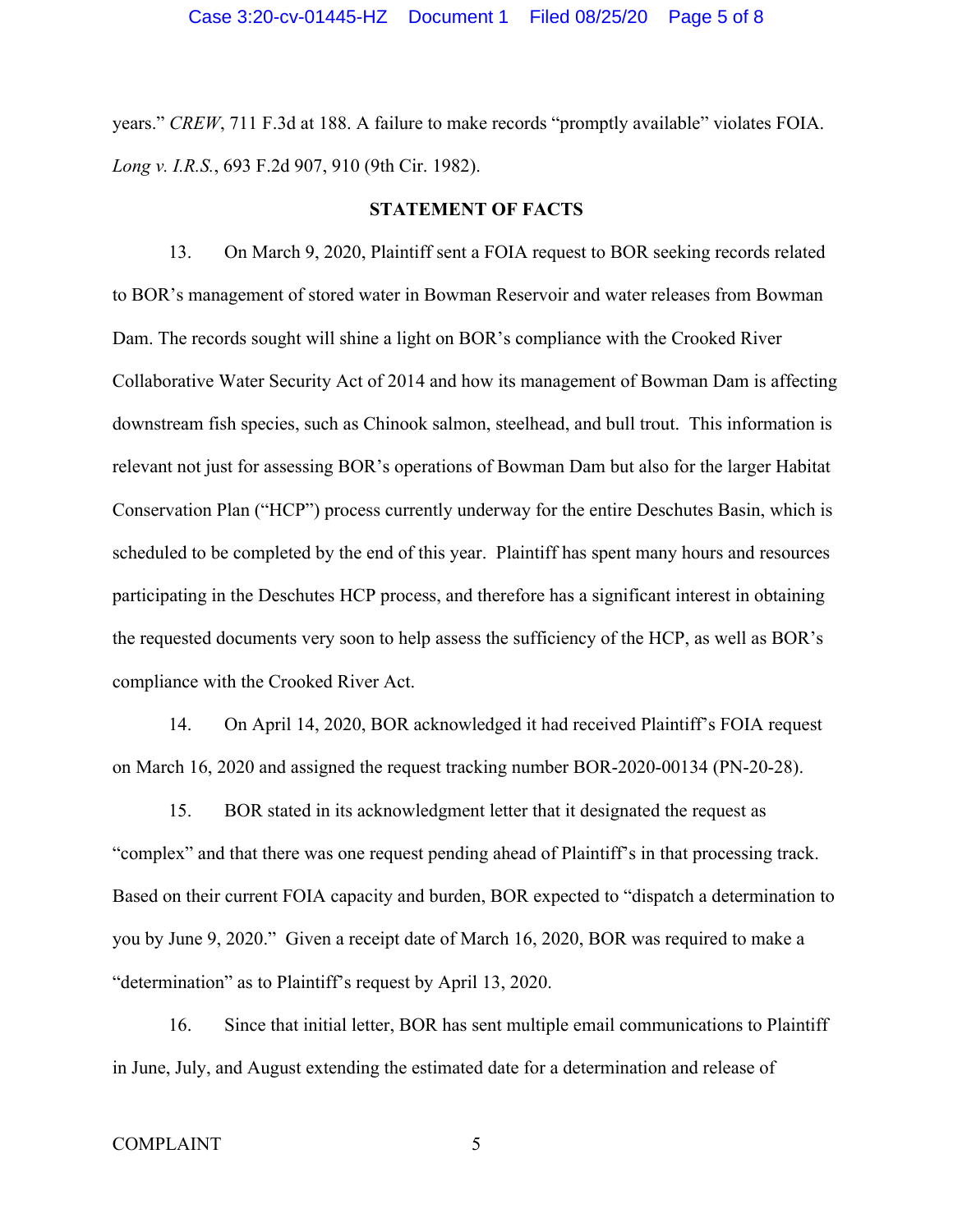### Case 3:20-cv-01445-HZ Document 1 Filed 08/25/20 Page 6 of 8

documents. Most recently, BOR again emailed that its response would be further delayed and it would likely need until September 28, 2020 to get Plaintiff its response.

17. As of the filing of this complaint, BOR has not sent the required "determination" that communicates to Plaintiff the scope of the documents it intends to produce and withhold in response to Plaintiff's request, the reasons for withholding any documents, and Plaintiff's right to seek administrative review of any decision to withhold documents. Nor has Plaintiff received any responsive documents from BOR.

18. BOR's latest estimated date would put a determination more than five months past the statutory twenty-day deadline, and the release of documents more than six months after BOR received the request. Given that BOR has already extended its estimated response date multiple times over several months, it is very possible it will extend the timeline again past the end of September.

19. This delay is not merely inconvenient—it impairs the ability of Plaintiff to fully assess and participate meaningfully in the Deschutes Basin HCP process, which is likely to conclude by the end of this year.

### **FIRST CLAIM FOR RELIEF FAILURE TO MAKE A TIMELY "DETERMINATION"**

20. Plaintiff realleges and incorporates by reference the allegations in paragraphs 1 through 49, inclusive.

21. BOR received Plaintiff's FOIA request on March 16, 2020. Therefore, BOR was required to make a "determination" as to the request on or before April 13, 2020.

22. BOR did not make a determination on or before April 13, 2020. As of the date of this complaint, BOR has not yet made a determination, nor has it released any records.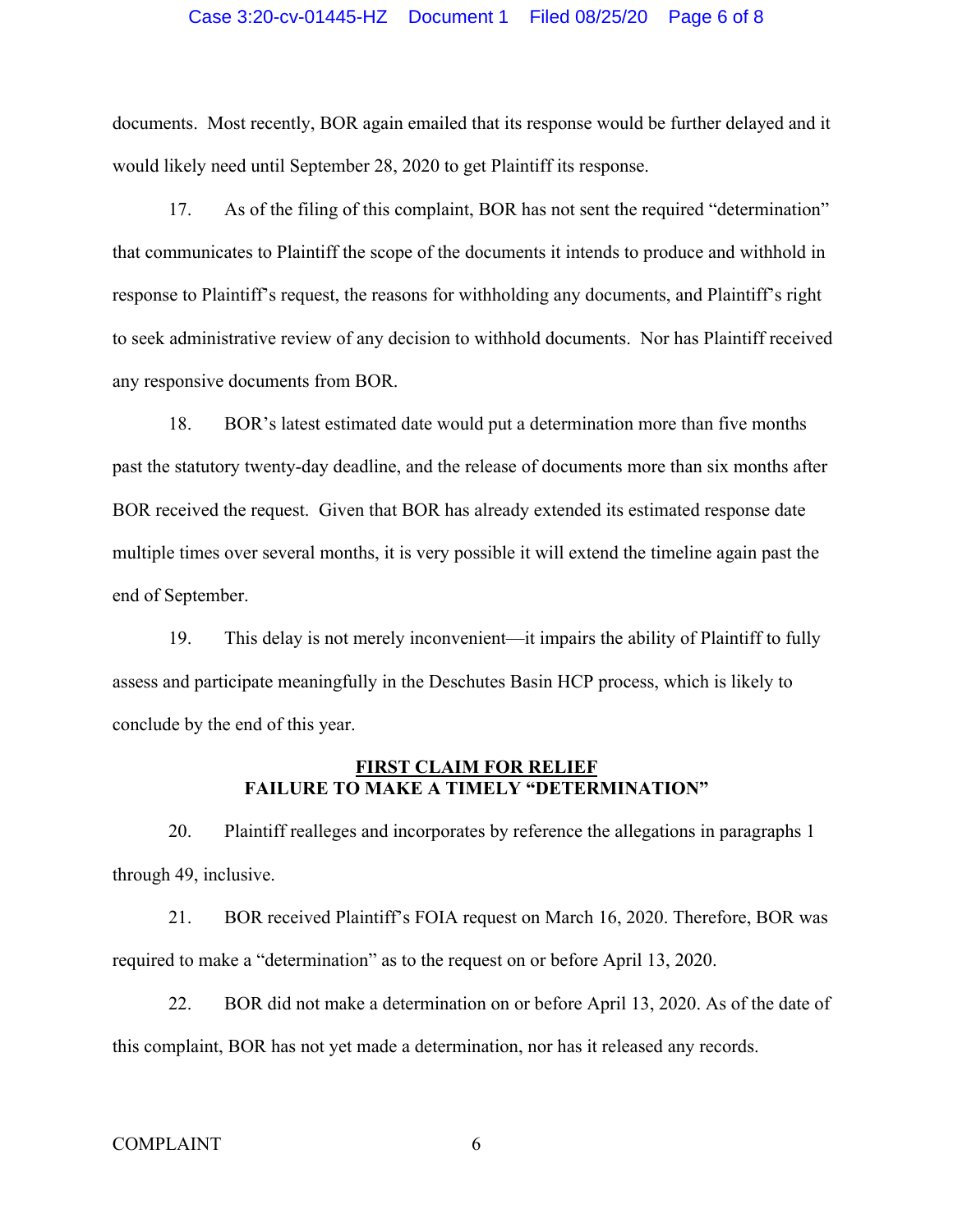23. By failing to make a timely determination as to Plaintiff's FOIA request, BOR has violated and continues to violate FOIA.

## **SECOND CLAIM FOR RELIEF FAILURE TO PROMPTLY RELEASE RECORDS**

24. Plaintiff realleges and incorporates by reference the allegations in paragraphs 1 through 49, inclusive.

25. BOR's most recent estimate does not anticipate fully responding to Plaintiff's FOIA request until September 28, 2020, which is more than six months after Plaintiff submitted the request. Such a delay in releasing records violates FOIA's requirement that an agency make records "promptly available" upon request.

WHEREFORE, Plaintiff prays for relief as set forth below.

### **PRAYER FOR RELIEF**

A. Declare that BOR has violated FOIA by failing to issue a timely determination and promptly produce records responsive to Plaintiff's request;

B. Order BOR to immediately release all non-exempt records responsive to Plaintiff's FOIA request;

C. Enter such other declaratory relief, and temporary, preliminary, or permanent injunctive relief as may be prayed for hereafter by Plaintiff;

D. Award Plaintiff its reasonable costs, litigation expenses, and attorneys' fees associated with this litigation pursuant to FOIA and/or any other provision of law allowing for the recovery of such expenses; and

E. Grant such further relief as the Court deems just and proper in order to provide Plaintiff with relief and protect the public interest.

### COMPLAINT 7